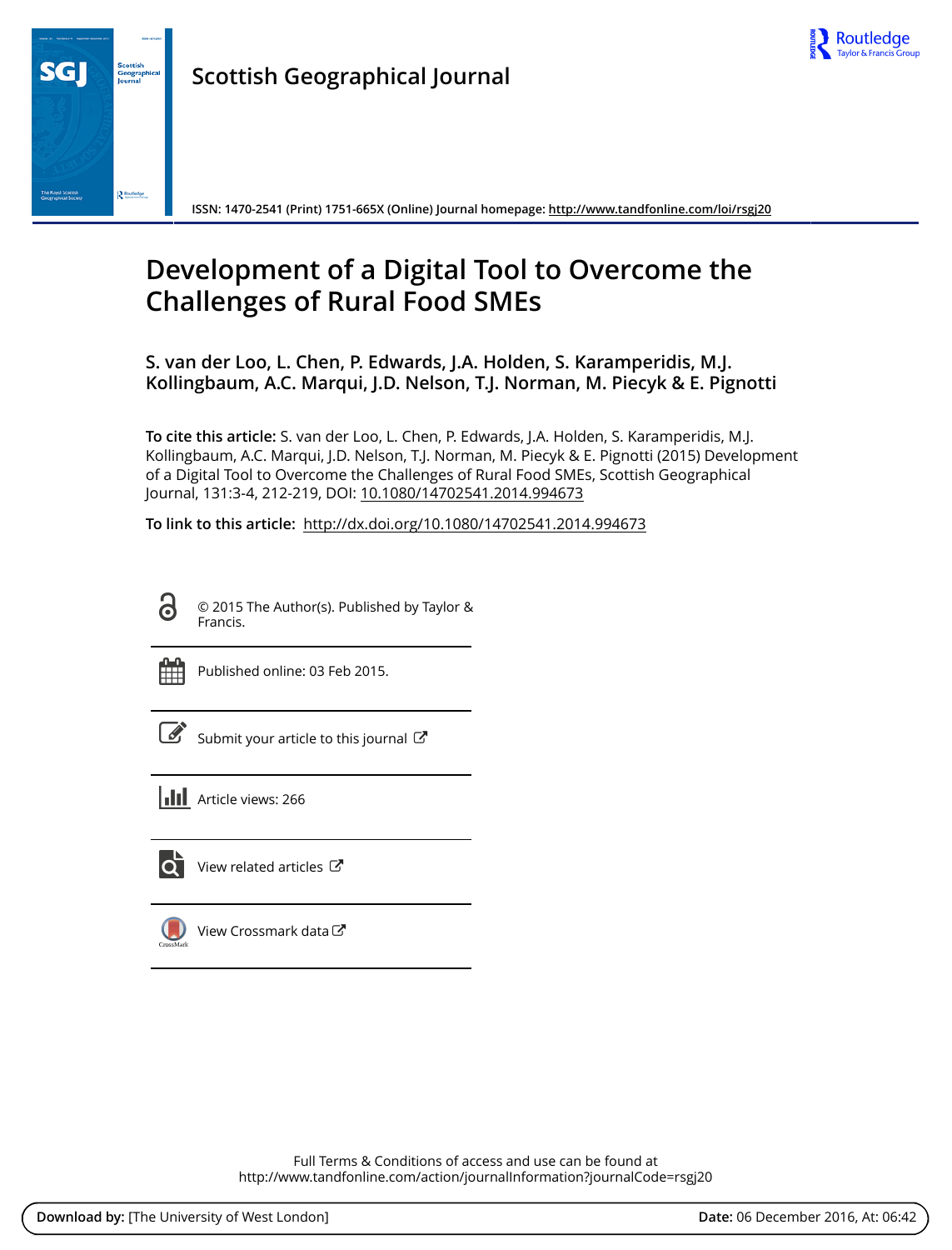### SHORT COMMUNICATION

## Development of a Digital Tool to Overcome the Challenges of Rural Food SMEs

### S. VAN DER  $LOO^{a*}$ , L. CHEN<sup>a</sup>, P. EDWARDS<sup>a</sup>, J.A. HOLDEN<sup>a</sup>, S. KARAMPERIDIS<sup>b</sup>, M.J. KOLLINGBAUM<sup>a</sup>, A.C. MARQUI<sup>c</sup>, J.D. NELSON<sup>a</sup>, T.J. NORMAN<sup>a</sup>, M. PIECYK<sup>b</sup> & E. PIGNOTTI<sup>a</sup>

<sup>a</sup>RCUK dot.rural Digital Economy Hub, University of Aberdeen, MacRobert Building, King's College, Aberdeen AB24 5UA, UK; <sup>b</sup>Logistics Research Centre, School of Management and Languages, Heriot-Watt University, Edinburgh EH14 4AS, UK; <sup>c</sup>Aston Business School, Aston University, Birmingham B4 7ET, UK

(Received 1 July 2014; accepted 30 November 2014)

ABSTRACT It has been recognised that throughout the UK, rural economies have a significant potential for growth but despite the potential for growth, many rural businesses face barriers that prohibit their expansion. In this study, we focus on one particular group of rural small- to medium-sized enterprises (SMEs): food and drink producers. Through user engagement activities, we identify the issues and needs associated with distributing products to the market, in order to understand the main issues which prevent rural food and drink SMEs from expansion, and to establish the requirements for a digital solution to this challenge.

KEY WORDS: rural geography, transport geography

#### Introduction

It has been recognised that throughout the UK, rural economies have a significant potential for growth. The majority of rural businesses are small- to medium-sized enterprises (SMEs) with many of them employing fewer than [1](#page-7-0)0 people.<sup>1</sup> In the UK as a whole, SMEs represent 99.3% of the total number of businesses, provide 58% of all private-sector jobs and generate 51% of the Gross domestic Product (Federation of small businesses [2012](#page-7-0)). At a larger scale, SMEs are also seen as fundamental pillars of the European economy (Holter et al. [2008\)](#page-8-0). Despite the potential for growth, many rural businesses face barriers that prohibit their expansion. One of the distinctive features of SMEs situated in rural environments is the distance to their markets. Although online shopping has decreased the distance between customers and businesses, it raises new challenges in terms of how to deliver their goods to customers and to recover returned products. These challenges are even more pertinent when dealing with perishable goods such as food. For these reasons, this paper focuses on rural food and drink SMEs. As Scotland has the highest per citizen turnover generated

© 2015 The Author(s). Published by Taylor & Francis.

This is an Open Access article distributed under the terms of the Creative Commons Attribution License ([http://](http://creativecommons.org/Licenses/by/4.0/) [creativecommons.org/Licenses/by/4.0/\)](http://creativecommons.org/Licenses/by/4.0/), which permits unrestricted use, distribution, and reproduction in any medium, provided the original work is properly cited.

Correspondence Address: Saskia van der Loo, RCUK dot.rural Digital Economy Hub, University of Aberdeen, MacRobert Building, King's College, Aberdeen, AB24 5UA, UK. Email: [saskiavdloo@gmail.com](mailto:saskiavdloo@gmail.com)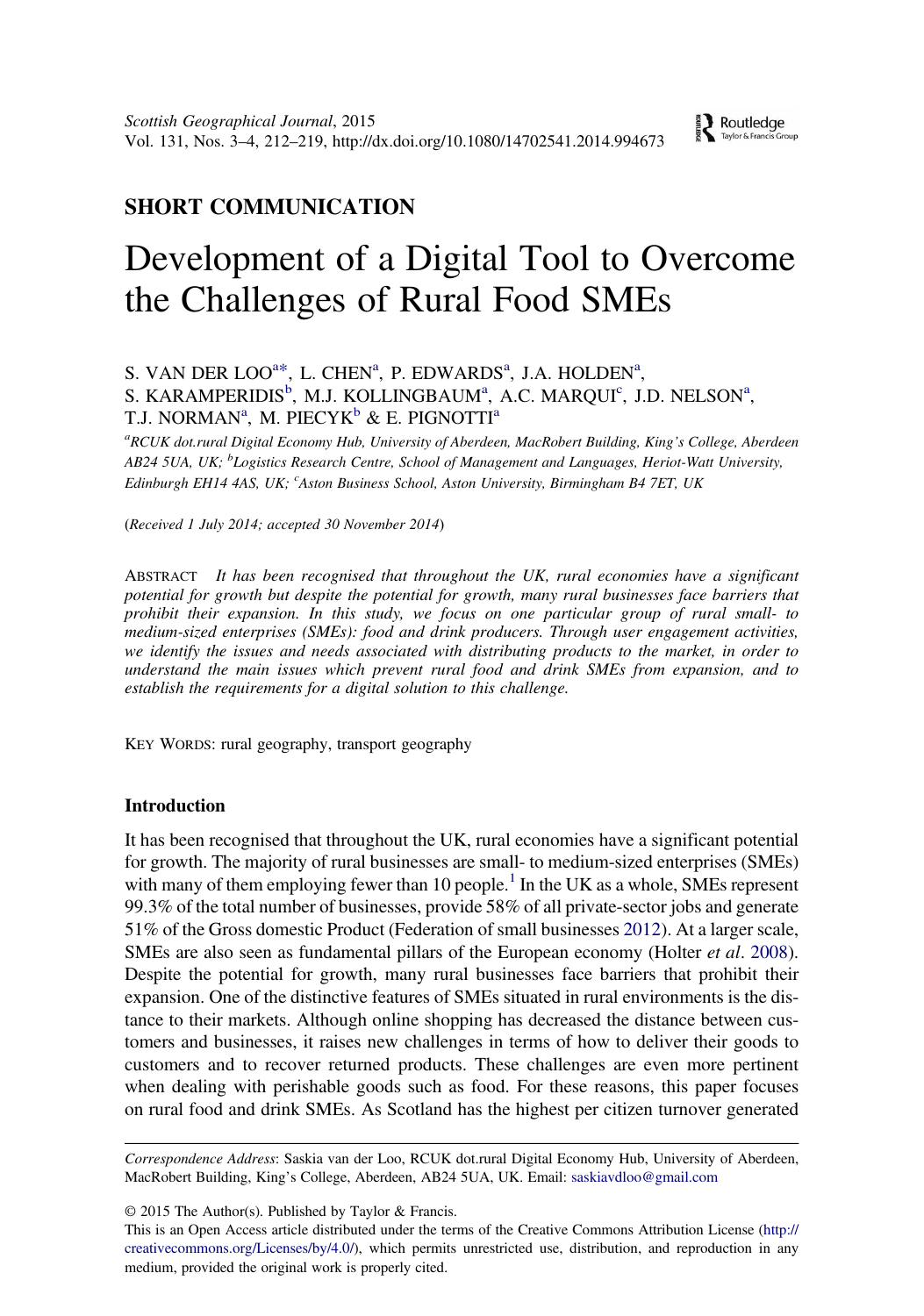from the food and drink business in the UK (Karamperidis et al. [2014](#page-8-0)), and has a large number of remote rural areas, it makes it a suitable study area to identify the challenges faced by rural food and drink SMEs. In this study, we identify, through user engagement activities, the issues and needs associated with distributing products to the market, in order to understand the main issues which prevent rural food and drink SMEs from expansion, and to establish the requirements for a digital solution to this challenge.

Previous studies have identified transport cost and accessibility as main barriers to rural business formation in Scotland (Wilson & Edwards [2008\)](#page-8-0). Similarly, food producers from Cornwall highlighted that distribution cost is a key issue for them (Commission for Rural Communities [2013](#page-7-0)). In a study on Swedish food farm producers, Liungberg *et al.* [\(2013](#page-8-0)) identified several characteristics of local food producers which pose challenges to the development of an efficient logistic system. The food farm producers in this study typically sell premium products with uniqueness rather than cost-cutting standardised products and have small production points located in remote rural areas away from the consumers in urban areas. The small scale of most of the producers also mean that these businesses lack power when purchasing transport services and are not in a position to negotiate competitive services in terms of cost, reliability and service quality (Holter *et al.* [2008\)](#page-8-0).

In addition to transport issues, Gebresenbet and Bosona ([2012\)](#page-7-0) identify an increasing demand from consumers to have good information of the origin of food, how it is handled and transported. The recent cultural shift towards local sourcing and short food supply chains has been suggested as a positive economic factor for rural regions (Ilbery et al. [2004\)](#page-8-0). Ilbery et al. ([2004\)](#page-8-0) identifies the importance for food SMEs to produce high quality, locally distinctive and traceable products but recognises the dilemma faced by microbusinesses whether to invest resources on marketing or to concentrate on production. In a recent literature review about food traceability by Bosona and Gebresenbet ([2013\)](#page-7-0), it is argued that a better transparency of the food supply chain increases customers confidence and can lead to better market access and product prices, benefitting profitability. However, there are barriers to implementing a food traceability system, which are particularly applicable to SMEs: these include limited resources, lack of required skilled staff and awareness of possibilities.

A preliminary study to the findings reported in this paper (Marqui et al. [2013\)](#page-8-0) explores the logistic issues faced by rural food SMEs. For this purpose, four face-to-face interviews were carried out with Scottish food SMEs. The authors found that the logistic requirements highly depend on the nature of the businesses and products produced. For businesses dealing with high-value, perishable goods, on-time delivery and the reliability of the courier are crucial. As a result, for this type of business, it is important to establish longterm relationships with a select group of couriers. The main weakness for these kinds of businesses is the dependency on a single logistic partner which makes it very vulnerable. For businesses dealing with low-value, non-perishable products, cost is a major issue and low volumes leads to inefficient use of transport space. The relative high weight of the products prohibits delivery by the postal service but the low sales volume makes it difficult to fill up a vehicle for each delivery. A strategy adopted by these companies is to operate with a select group of partners and co-ordinate their own deliveries with their partners' deliveries, so they can share transport. The study concludes that in general the distribution of goods for rural businesses suffers from a lack of communication and information sharing that inhibits more efficient collaboration. In the first case, the lack of choice and principal dependency on a single logistic partner can be attributed to the lack of information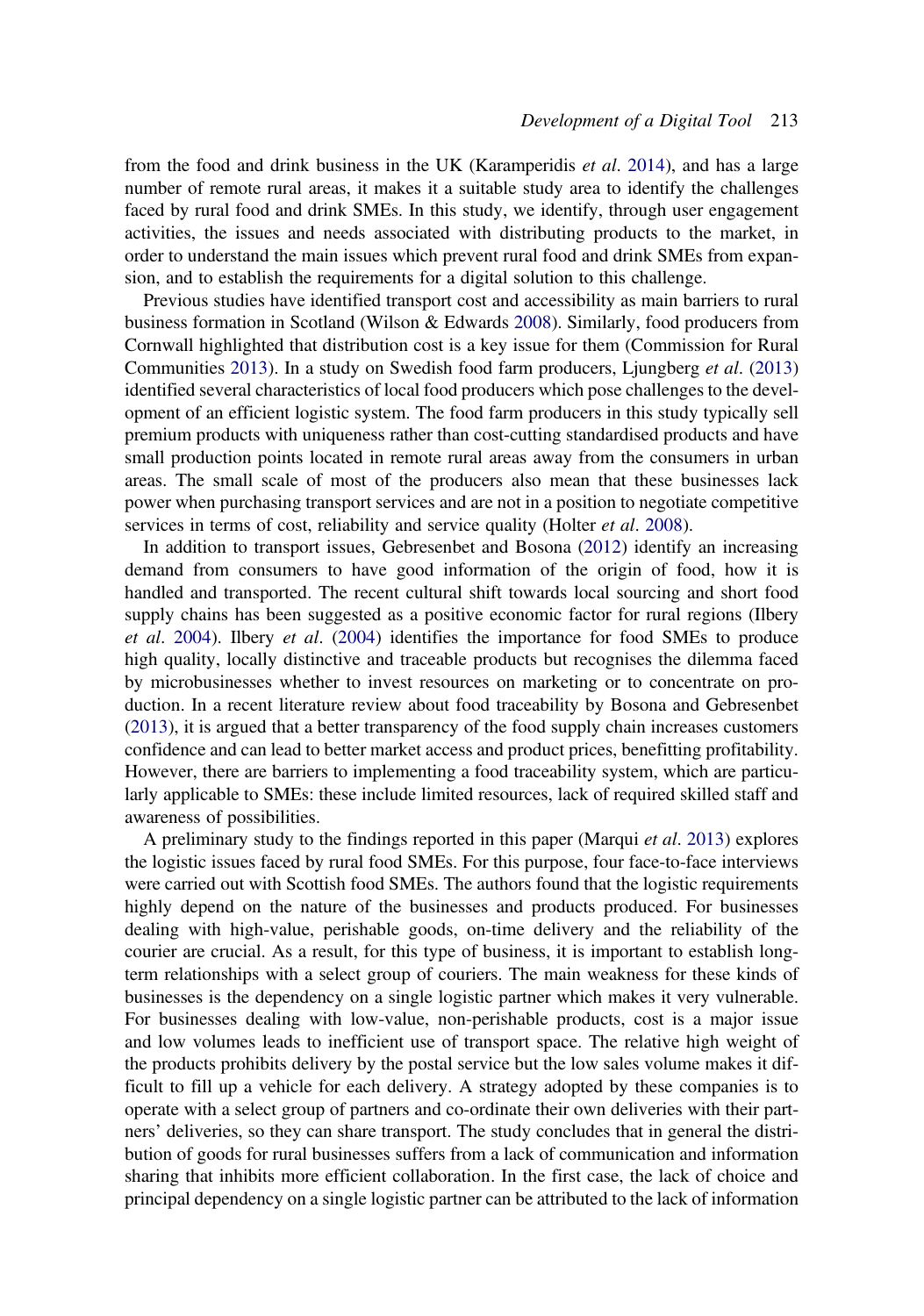#### 214 S. van der Loo et al.

about other options available to the business. In the second case, a more elaborate digital platform would allow for more efficient forms of collaborations and expand the number of businesses forming partnerships, both in numbers and geographically.

In the following section, we present the findings of three additional face-to-face interviews and two participatory group discussions that were carried out to further investigate the main logistic issues faced by rural food and drink SMEs in Scotland, to identify the main factors affecting their growth and investigate the possibility of using digital technologies to overcome some of the problems identified.

#### Research Methods

A qualitative approach of information gathering very similar to the one used in Marqui et al. ([2013\)](#page-8-0) was used to generate the empirical findings reported in this paper. A further three face-to-face interviews were carried out, and in addition two participatory discussion groups were organised. Digital economy research requires non-academic stakeholders' involvement in research activities to identify and analyse issues with a view to co-creating solutions. Participatory research, as used in this study, involves the participants themselves determining the direction of group discussions, through their answers to some initial questions and the use of a group facilitator. Data was generated in the participatory groups and captured, where possible, immediately and in situ. Information points and other thoughts were captured on post-its notes by participants themselves and by the facilitator.

During the interviews and the discussion groups, questions were asked related to the logistic organisation of the business. The following questions were asked:

- . If money were no object, what are the top three barriers for your business growth?
- . What are the three biggest issues related to transport and logistics for your business?
- I need to move boxes tomorrow, how do I do it?
- . What if I could work with other local businesses?

#### **Participants**

The database used to contact potential participants was collated using websites of rural SMEs and through attendance at farmers' markets. All the interviews and the two participatory design exercises were carried out in October 2013. For the interviews, a maximum of two researchers travelled to the businesses itself. The group discussions were held in Aberdeen and Edinburgh in locations that were chosen on ease of access. No payment was made to participants for taking part in the participatory discussion groups, but expenses to attend the discussions were paid and refreshments were provided. The first participatory discussion that took place in Aberdeen was attended by three participants, representing two businesses. The second event in Edinburgh was attended by four participants, representing four businesses. The majority (6 out of 9) of the businesses were microbusinesses employ-ing less than 10 peoples<sup>[2](#page-7-0)</sup>, while the remaining three were small to medium sized (two small businesses employing less than 50 persons and two medium sized, employing around 100 persons). The majority of the businesses have at least moderate knowledge of digital technology for personal and business use. Similar to the study conducted by Marqui *et al.* ([2013\)](#page-8-0), we could distinguish two groups of businesses with distinctive profiles. The first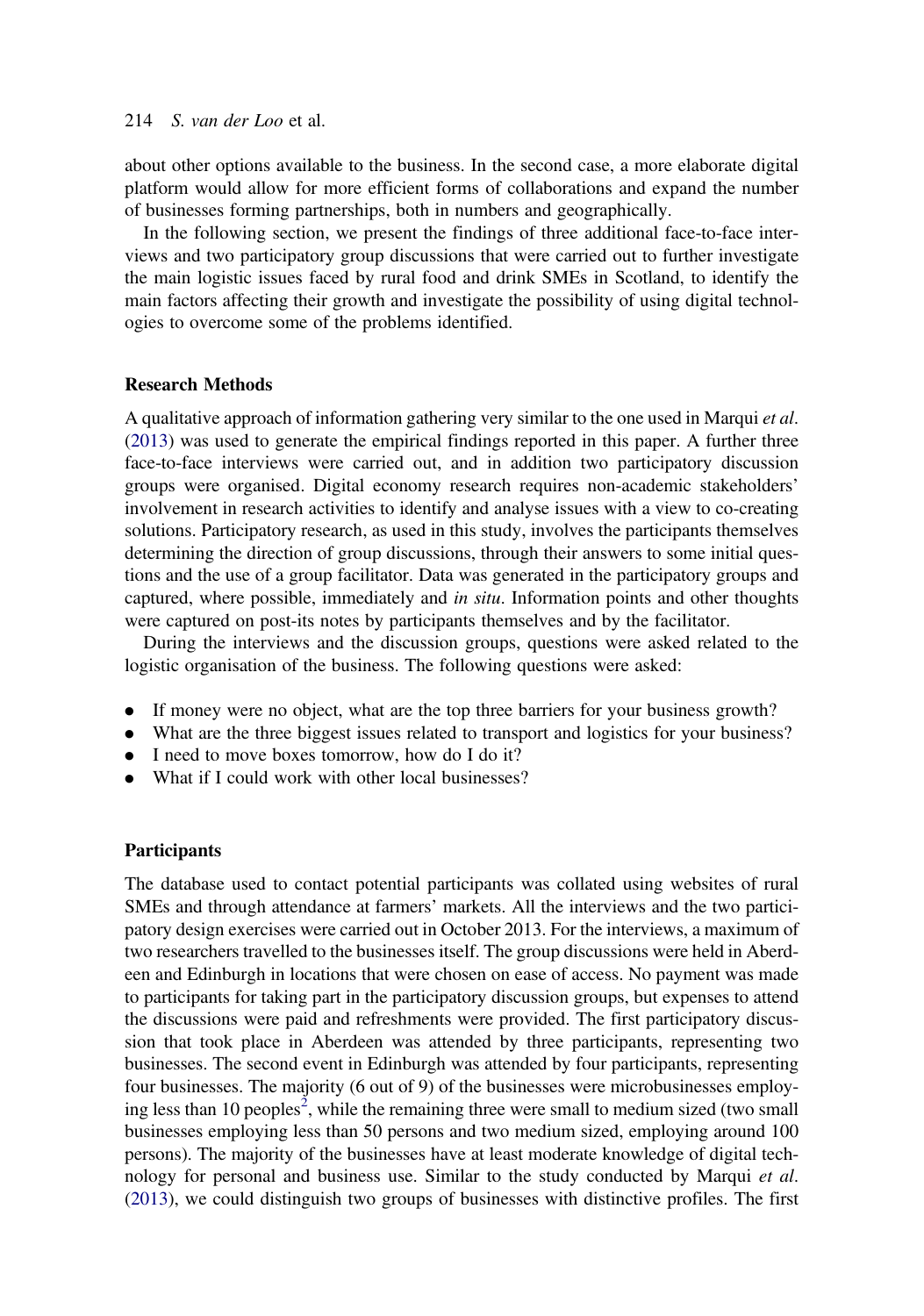#### Development of a Digital Tool 215

group consists of microbusinesses (less than three employees), which are relatively recently established and deal with standardised non-perishable goods. The products of these businesses include home bakes, jams and preserves, teas, etc. These are mainly sold via two channels: various farmers' markets and online sales directly to customers across the UK. The second group consists of more established businesses and are dealing in highquality perishable goods such as organic meat, luxury smoked fish and venison or highquality home-baking. In addition to farmers' markets and online sales, these producers often supply their products to other businesses through the wholesale market. Each of these two types of businesses has specific issues and needs and will be discussed separately.

#### Empirical Findings

Findings indicate that the main obstacles faced by the businesses of the first group (micro, not well established and non-perishable goods) are bolstering their on-line presence, access to external information and time issues. The most important issue, however, is to get their products to their customers and the cost of doing this. As local markets are easily saturated, they need to enlarge their geographical area in order to expand their business. To reach new customers, they attend farmers' markets and food festivals, but this is very time consuming and detracts from time needed to produce their goods; this also prevents them from having a healthy work–family balance as one of the producers testifies:

I direct sell at farmer markets and events or festivals but want to get my wholesale business and direct sales on-line on a larger footing to have a life on week-ends.

For this reason, the preferred way to expand their business is by increasing their on-line presence. On-line sales, while boosting their business without having to attend markets and festivals, require them to deliver their products to their customers. An obvious solution to do this is through the use of couriers. But because of the small volumes, the businesses lack bargaining power to get competitive rates and the cost of the couriers is an important barrier for growth. A producer explains:

The conundrum with couriers' services is, to get a good rate you have to have volume, but to have a big business you need good rates. For the moment I don't get the good rates.

Moreover, the producers belonging to the first group find it very difficult to find a suitable courier and the search for a courier is very time consuming as information about their services and costs are not transparent. For example, one participant commented that trade couriers are very secretive about their prices and that it takes time to get a quote. Local couriers are hard to find and it would be useful to have a website listing all local couriers that deal with businesses.

The difficulty in finding information about other logistic options was also noted in Marqui *et al.* ([2013\)](#page-8-0), where it was seen as one of the reasons why rural SMEs often rely on only one courier. The lack of flat rates and the searching costs mean that small businesses are often confined to using the big logistic services (e.g. Royal Mail) although small couriers are preferred as they are more flexible (they can pick up their parcels from any place) and more personal relationships can be established over time. One business puts it like this: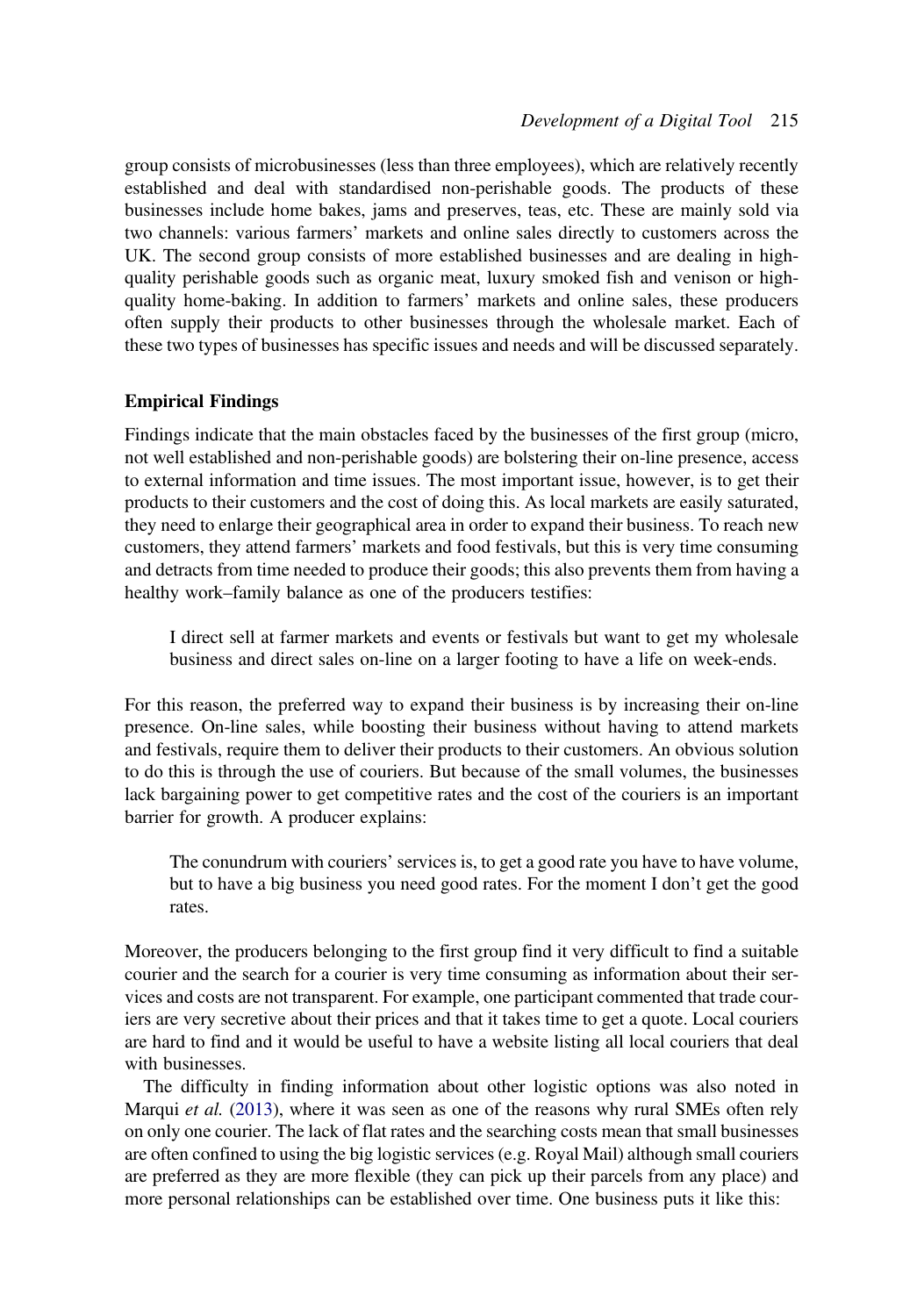#### 216 S. van der Loo et al.

The public courier do not care about your products and they make it hard to reclaim when something went wrong. … . is a small courier and works locally. You have a more personal **relationship** with the courier. You can leave parcels unattended when you are not there and leave a note and they will pick it up.

To overcome the problems related to couriers, businesses sometimes choose to deliver their products themselves. This strategy is only applicable at a local scale however and as human resources are scarce in small businesses the time spent making the deliveries would be better spent on core activities. As was the case for the businesses interviewed in Marqui et al. [\(2013](#page-8-0)), some businesses have established some collaboration with other small businesses when they meet at the farmers market to share deliveries. These networks are, however, very limited, both in numbers and geographically. There is a clear need and interest in increasing these kinds of collaborations but competitiveness between businesses prevents this. More established businesses are worried about losing some of their market share, even if products are not similar.

Some of the above issues, such as costs and reliability of couriers and bolstering on-line sales were also mentioned by the more established businesses of the second group. As these businesses often have been able to negotiate better terms with their couriers, more importance is given to the reliability of the couriers. Something similar was noted in Marqui *et al.* ([2013\)](#page-8-0) where the business dealing in high-quality perishable products had selected one specific courier which offers next day delivery and was satisfied with its services. The business mentioned that the cost of this courier did not affect their competitiveness.

The businesses belonging to the second group are much more reluctant to increase collaborations with other businesses in terms of deliveries. Although they sometimes collaborate by delivering each other's goods, these collaborations are very informal and there is a strong wish to keep it that way. One producer explains:

sometimes we help each other, sometimes someone will need to deliver something along the road I will take it … .but not very often, we don't want to abuse … . There is a lot of informal helping out and we want to keep it like this because as soon as it is formalized you'll need to ask money for it.

They do not want to jeopardise the trust relationship they established with their current courier and are afraid to lose customers to other businesses. In addition, dealing with perishable goods means that they have very particular needs that make collaboration difficult. All in all, the businesses of the second group do not show much interest in new forms of collaboration for deliveries. The strategy used by these businesses to increase their profitability is to specialise in high-quality products with an emphasis on their local character and short supply chain. This strategy is in line with the findings of Ilbery et al. ([2004\)](#page-8-0). In recent years, there has also been a shift from bringing their products to customers via farmers' markets to working through retailers (mainly deli-shops and farmer shops) and on-line sales. Deli- and farmer- shops, and also on-line customers, require more and more detailed information about provenance as is also noted in Gebresenbet and Bosona ([2012\)](#page-7-0). Low-cost technologies that could provide traceability of their products and give information of how and where their products have been produced could and as such improve customer satisfaction are, however, not readily available to small businesses.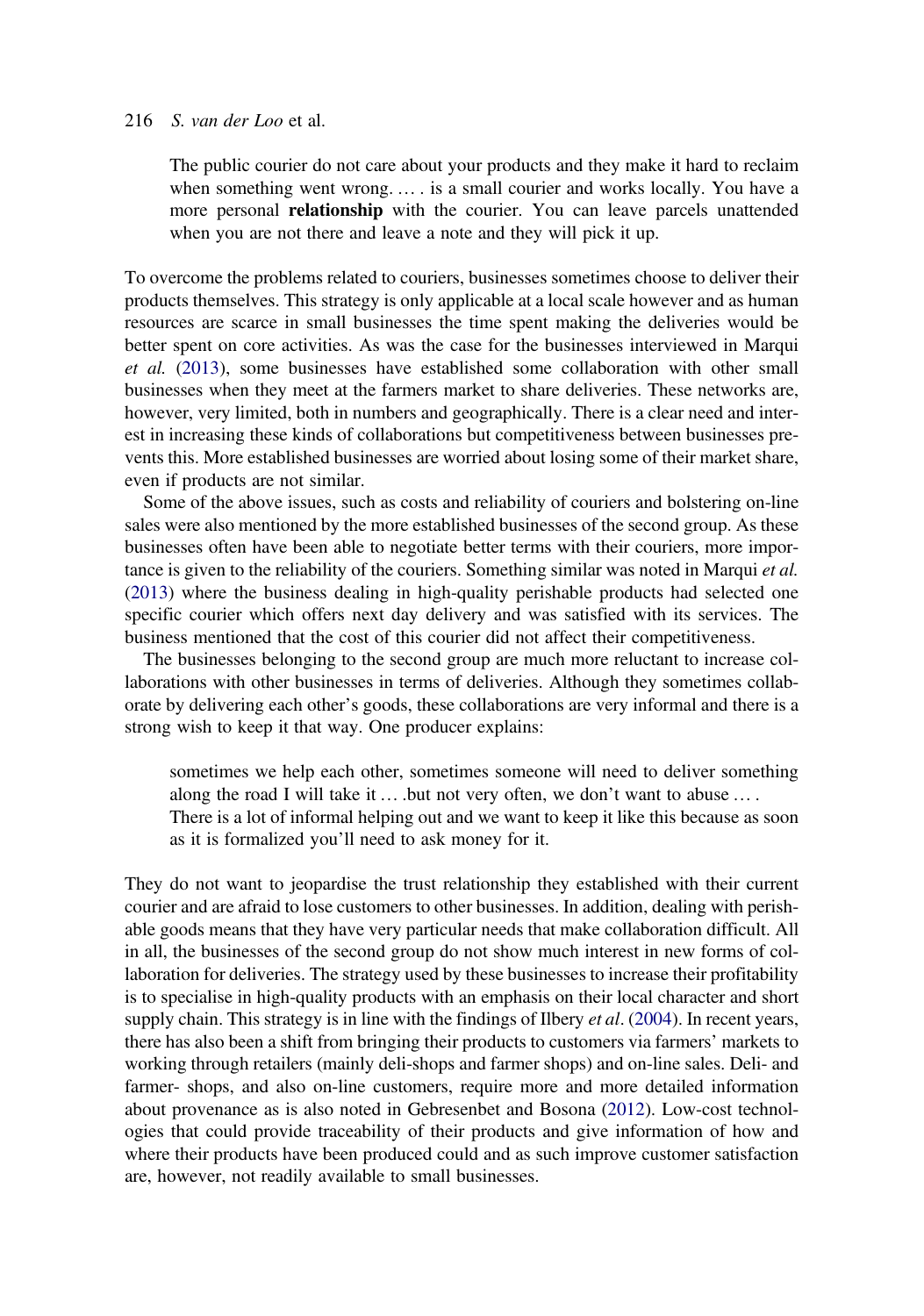#### A Software Platform for Enhancing Visibility of the Food Supply Chain

In order to address some of the issues identified from our engagement with users and the analysis presented above, we have developed a software platform that aims at improving the visibility of the food supply chain. The software allows producers to generate QR codes that can be used to tag products. These tags can be scanned by consumers using a smartphone and can provide them with a tailored view of the information associated with the supply chain of the product, allow them to share information via social media and engage directly with the producer. These features will potentially increase the customer base of the producer through positive feedback of existing customers on social media and will increase the trust between the customer and the product as a direct link is being created between them and the producer. This in some way mimics the interaction found at a farmer market. It will also allow small food producers to differentiate their products from the products from larger producers when selling via the wholesale market.

A number of additional applications can be defined in our system. To date, we have developed a Web dashboard application for businesses to create and manage information about their products. We have also developed an iPhone mobile app for consumers that can be used to visualise traceability information about food products registered in the system. Our research has shown that the trust relation between the logistic provider and the producers is also crucial, where smaller logistic providers are often preferred. These companies, however, sometimes cannot provide the same level of service as the larger ones, especially at the level of the tracking of individual parcels. For this reason, we are developing a low-cost smartphone tracking application to allow businesses to generate labels for collection of items (i.e. a delivery box) which can be scanned by couriers and provide detailed updates related to the delivery of the products, such as current location, delivery time or pick-up time and location. This will increase the attractiveness of small logistic providers and increase further the trust relationship between them and the businesses.

The platform is built upon the vision of the Internet of Things (IoT) which is a dynamic global network based on standard and interoperable communication protocols where physical and virtual 'things' have identities, physical attributes and capabilities and are seamlessly integrated into the existing Internet infrastructure (Giusto et al. [2010](#page-8-0)). IoT technologies have been used to facilitate real-time monitoring of objects and processes within the supply chain but are almost exclusively used by large organisations due to the costs and effort involved in deployment and are not feasible for SMEs with limited capital and human resources. We, therefore, developed a low-cost and easy-to-use software platform that we believe can be used even by small businesses.

#### **Discussion**

In this study, we identified the issues faced by rural food SMEs situated in Scotland to expand their businesses and propose a software platform that could solve some of the issues. A first observation is that the needs depend on the kind of products, the size of the business and how well established they are. The relatively new and micro businesses selling non-perishable goods face barriers similar to those identified in Wilson and Edwards [\(2008](#page-8-0)), Ljungberg et al. ([2013\)](#page-8-0) and Holster et al. ([2008\)](#page-8-0): their shipping volumes are too low in order to get competitive prices for the services. These companies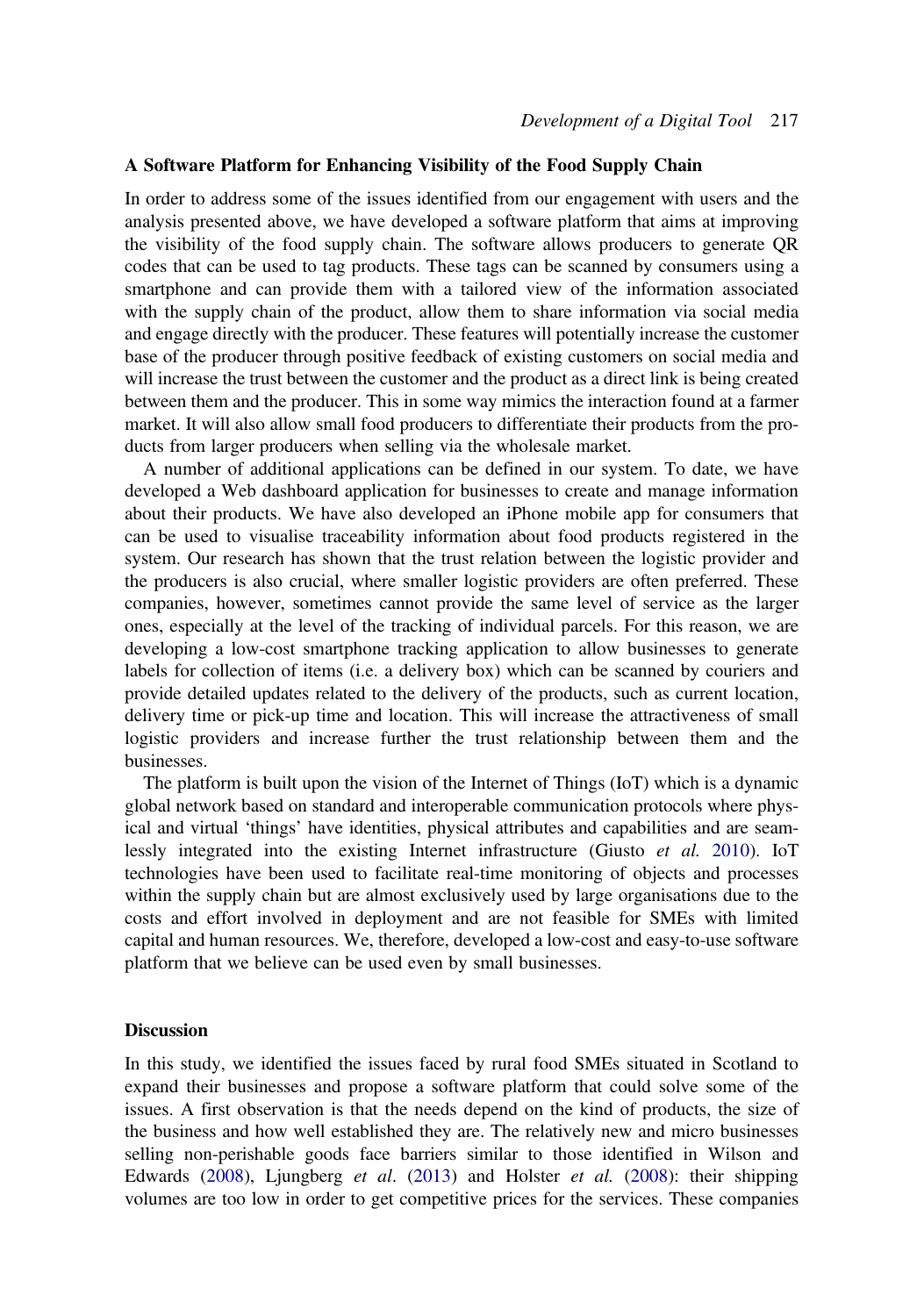#### <span id="page-7-0"></span>218 S. van der Loo et al.

would benefit from a software platform that would allow them to track the delivery status and, also, facilitate the collaboration between businesses for the purpose of combining transport activities. Businesses that are more established and deal in perishable goods often have long-standing relationships with logistics service providers at a competitive cost and tailored to their needs. As these businesses often supply their products to other businesses through the wholesale market they would benefit more from a software platform that helps to differentiate their products from other larger, non-local producers, confirming the importance of short supply chains and good traceability of their products as suggested in Ilbery et al. [\(2004](#page-8-0)) and Gebresenbet and Bosona (2012). To tackle this problem, we propose a user-friendly software system that will increase the visibility of the entire food supply chain. As we deal with businesses with limited resources, special attention is given to the ease of use and facility of maintaining the system. The system will allow producers to provide detailed information about their products to their customers and act as a low-cost tracking device for logistics service providers. The information stored in the system can also potentially be used to facilitate the creation of collaboration amongst businesses and help to inform and guide businesses about compliance with regulation and policies, e.g. compliance with low carbon footprint policies.

#### Acknowledgements

This is an edited and expanded version of a paper prepared for the Logistics Research Network 2014 conference.

#### Funding

The research in this paper is supported by RCUK dot.rural Digital economy Research Hub, University of Aberdeen [grant number: EP/G066051/1] and is being completed as part of the SMiLE project.

#### **Notes**

- <sup>1</sup> The European definition of SMEs is as follows: The category of micro-, small- and medium-sized enterprises (SMEs) is made up of enterprises which employ fewer than 250 persons and which have an annual turnover not exceeding 50 million euro, and/or an annual balance sheet total not exceeding 43 million euro (Enterprise
- and Industry Publications, Extract of Article <sup>2</sup> of the Annex of Recommendation 2003/361/EC). <sup>2</sup> As information about the annual turnover of the businesses proved difficult to obtain, we categorise the businesses only according to the number of employees.

#### **References**

- Bosona, T. & Gebresenbet, G. (2013) Food traceability as an integral part of logistics management in food and agricultural supply chain, Food Control, vol. 33, pp. 32–48.
- Commission for Rural Communities. (2013) Rural Micro-Businesses: What Makes Some Thrive in a Challenging Economic Climate? (Gloucester: Commission for Rural Communities).
- Enterprise and Industry Publications: The new SME definition, user guide and model declaration, Extract of Article 2 of the Annex of Recommendation 2003/361/EC.

Federation of Small Businesses. (2012) The Missing Links – Revitalising Our Rural Economy.

Gebresenbet, G. & Bosona, T. (2012) Logistics and supply chain in agriculture and food, in: A. Groznik & Y. Xiong (eds) Pathways to Supply Chain Excellence, pp. 125–146 (Rijeka, Croatia: Intech).